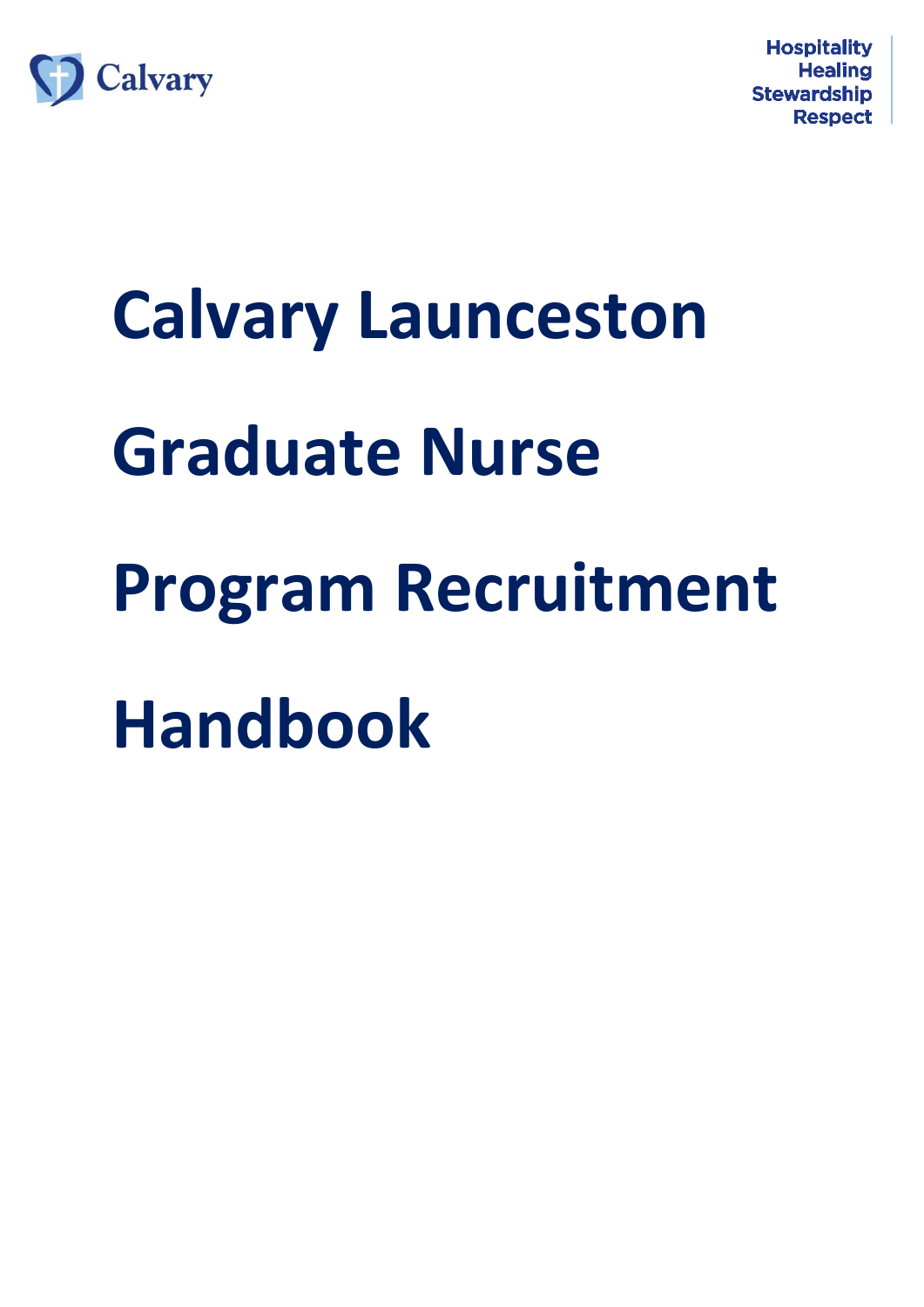

# **Welcome**

**Welcome to the Calvary Launceston Graduate Nurse Transition Program (GNTP) Recruitment Handbook. This handbook contains information relating to the 2023 GNTP.**

As you come towards the end of your Bachelor of Nursing studies you will be preparing yourself for the transition from Student Nurse to Registered Nurse. You will begin focussing on seeking employment in a Graduate Nurse Transition Program so that you have the opportunity to consolidate your knowledge and have the support to become clinically competent professional nurses.

This handbook has been developed to help guide you through and provide the information required to apply for a Graduate position at Calvary Launceston. It is designed to assist you and hopefully be a great resource for you to refer to during the recruitment process

As you embark on this recruitment journey we encourage you to keep an open mind in regards to the opportunities that are available to a graduate nurse in the private setting that is offered within Calvary. Your graduate year is both challenging and rewarding and at Calvary we provide you with a structured and supportive graduate program that assists your transition.

On behalf of the Learning and Development team at Calvary Launceston, we wish you well during this exciting time and look forward to supporting you on your journey towards becoming a Graduate Nurse.

#### **Melanie Walker**

**Graduate Nurse Transition Program Coordinator**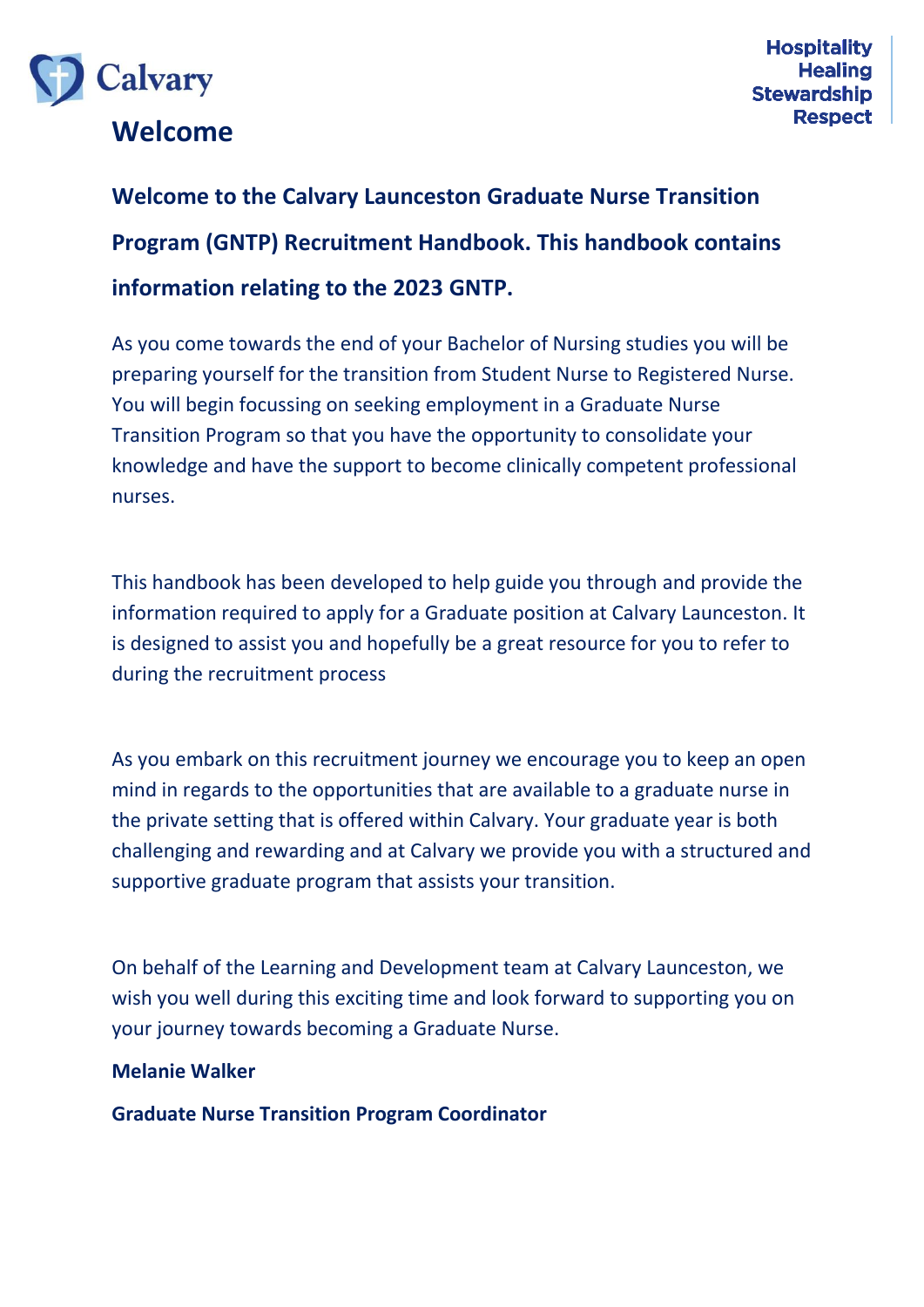

### Quote from a Graduate of Calvary Launceston

"The graduate program at Calvary provided a great transition from a student nurse to becoming a Registered Nurse. With the help of such a supportive coordinator and my fellow graduates, the whole process became a lot less scary! The study days were my favourite - not only were we provided with education sessions, but the debriefs were a great way of reflecting and overcoming worries and fears. Overall, I had a wonderful year as a graduate. I couldn't have asked for a better program to be a part of as my first year out as a Registered Nurse"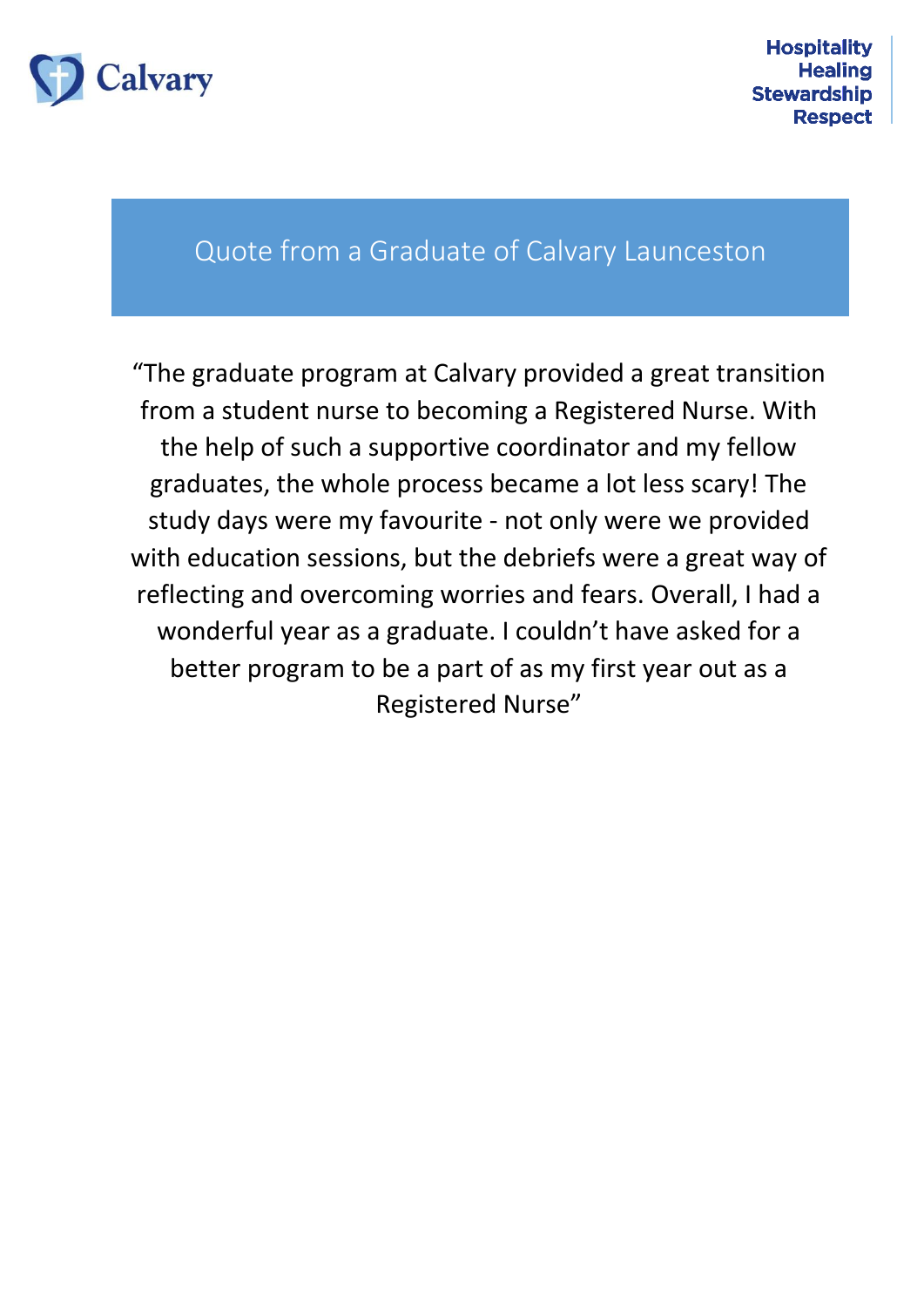

# **Key Recruitment Dates**

# **July 2022**

Applications for 2023 GNTP **open at 9am Monday 25th July 2022**

# **August 2022**

 Applications for 2023 GNTP **close 11pm Sunday 28th August 2022** Please note, applications received after closing date and time will not be considered

# **September 2022**

- Applicants selected to proceed to the next stage are sent an invitation to attend an interview via email
- Applicants are required to accept the offer of interview via email
- Interviews for 2023 GNTP commence
- Referees are contacted to provide referee reports

# **October 2022**

- Interviews for 2023 GNTP completed
- Successful applicants are notified of offers
- Successful applicants are required to accept or decline offer via email within 3 days

# **November 2022**

- Second and third round offers given via email if applicable
- All applicants for the 2023 GNTP are notified of application outcome

# **December 2022**

Welcome afternoon tea held for all successful applicants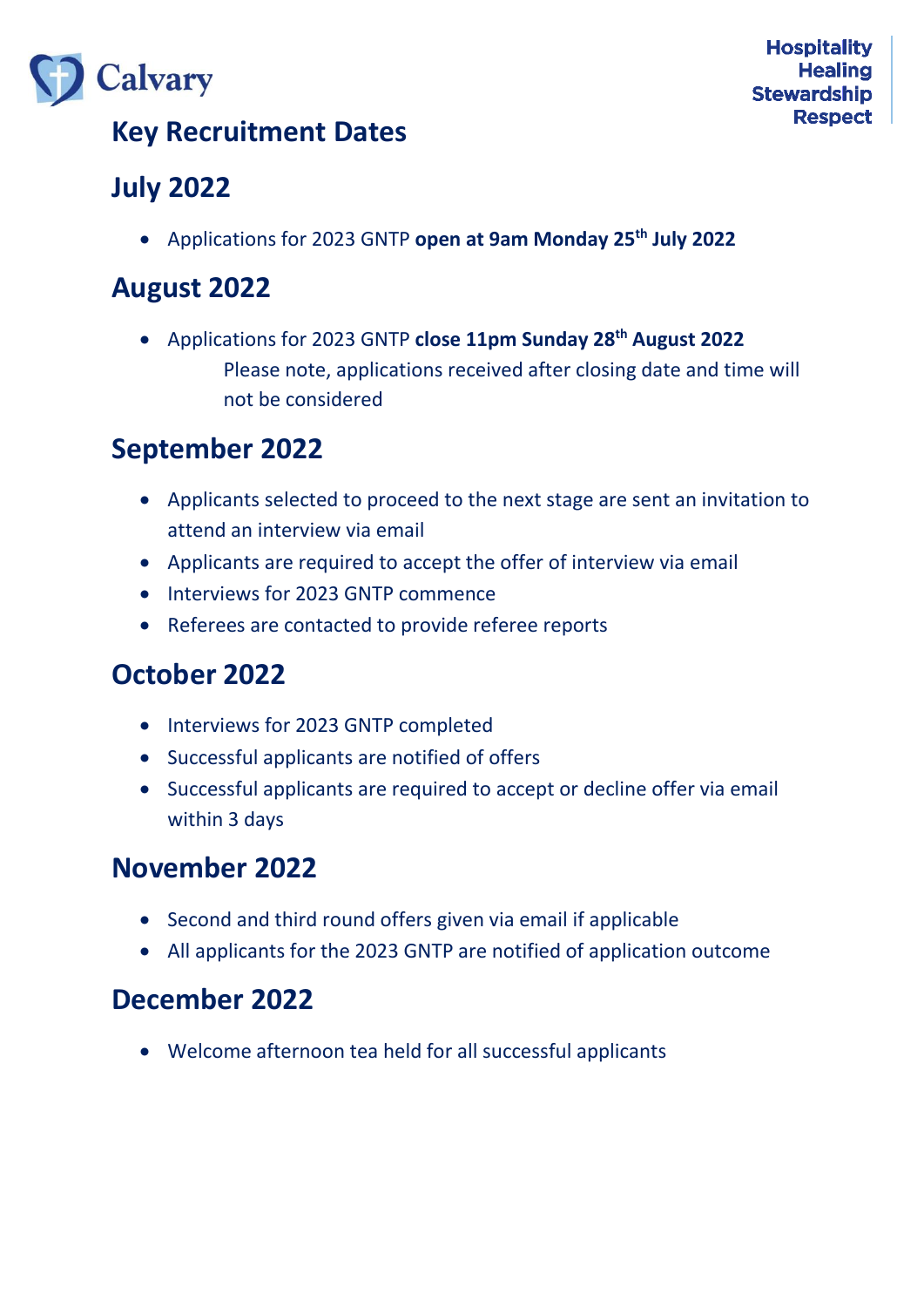

# **Introduction**

Calvary Launceston consist of two campuses: Calvary St Vincent's Hospital Calvary St Luke's Hospital

Graduate positions are available across both Calvary Launceston sites. We offer positions on all wards and across specialised areas such as the perioperative environment.

For suitable applicants who are interested in applying for a position, Calvary Launceston will be offering 12 month Graduate Transition Program positions commencing February/March 2023.

Please keep in mind that the applications that we receive each year for our Calvary GNTP far exceeds the number of positions that we are able to offer. It is essential that you take the time to familiarise yourself with the requirements of the Calvary application and that you demonstrate a high level of attention to detail when you are completing your application.

The Calvary Launceston Graduate Nurse Program Coordinator oversees the recruitment process for the GNTP positions via an online centralised application process. All GNTP enquires can be sent to Melanie Walker at:

[melanie.walker@calvarycare.org.au](mailto:melanie.walker@calvarycare.org.au)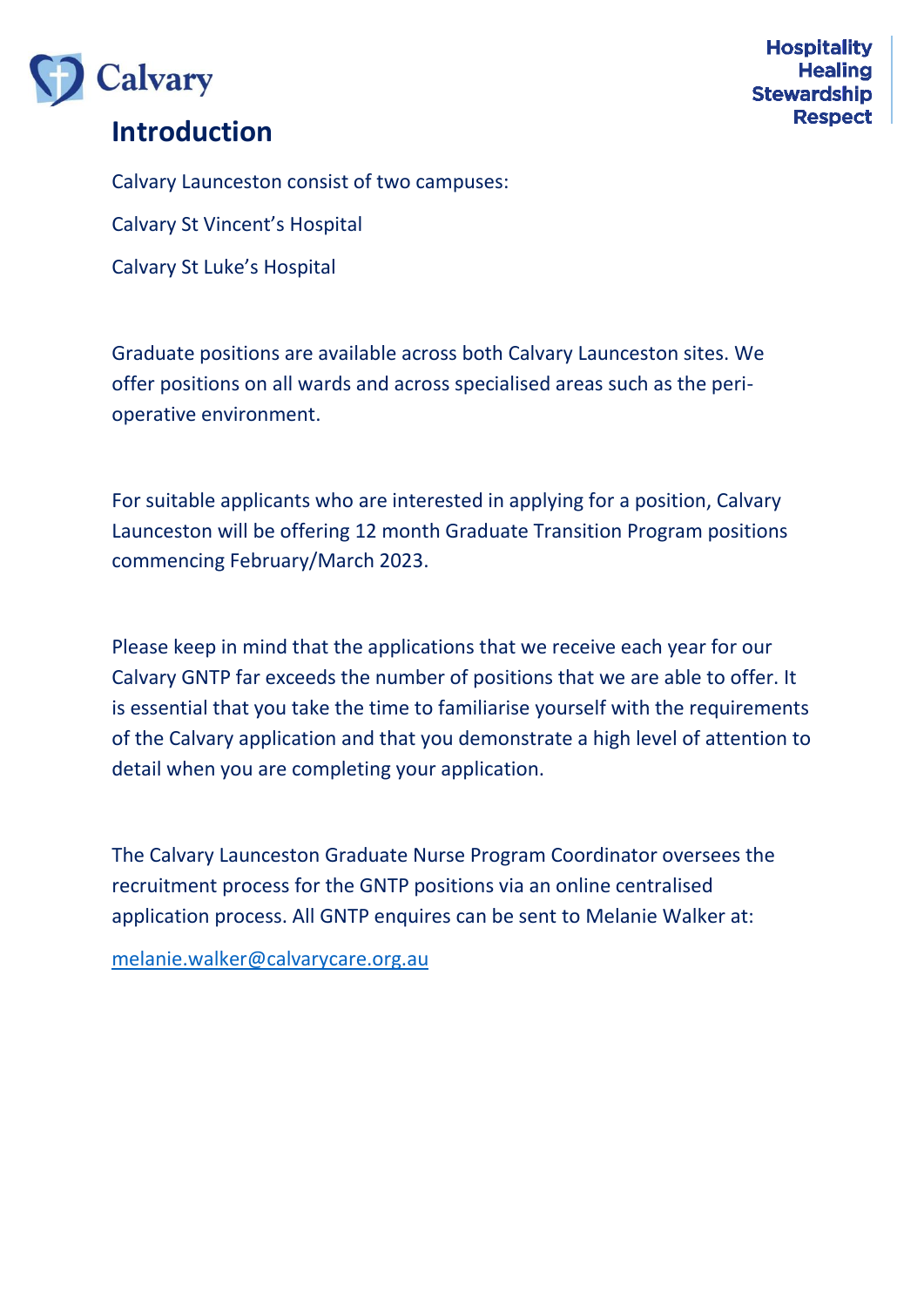

# **Calvary Launceston**

At Calvary we recognise that the transition from student to nurse is a complex journey. Our GNTP provides a structured and supportive program that is based on a best practice Transition Changes Model by researcher Dr Judy Duchschers' transition theory research.

Knowledge of and understanding of this theory allows Calvary GNTP Coordinators and members of the Calvary Launceston Learning and Development team to identify where you are in your transition. This allows us to support you appropriately on your journey, to be the best you can be in your professional practice.

Our dedicated GNTP program allows you the opportunity to really consolidate your clinical knowledge and skills and identifies your learning needs as an adult learner. We give you the opportunity to use your critical thinking processes and develop your overall confidence and competence as a Graduate Nurse. Your graduate transition program with us is supported with a comprehensive orientation program, supernumerary shifts, reduced clinical loads, Graduate specific study days, completion of clinical competencies and the ability to receive ongoing feedback and construction of specific goals throughout the year.

# Quote from Previous 2021 Calvary Launceston Graduate

"I IMMEDIATELY FELT WELCOMED INTO THE CALVARY LAUNCESTON TEAM FROM THE TIME I PRESENTED FOR MY GRADUATE INTERVIEW. EVERYONE WAS SO SUPPORTIVE AND WELCOMING AND WORKED TO MAKE MY EXPERIENCE AS A GRADUATE AS REWARDING AS IT COULD BE. I FOUND THE STUDY DAYS EDUCATIONAL AND ENJOYABLE, MY FAVOURITE PART WOULD HAVE TO BE THE TIME WE HAD TO DEBRIEF WITH OTHER GRADUATES AND THE ABILITY WE HAD TO RELATE TO EACH OTHERS GRADUATE EXPERIENCE AND REALISE THAT WE WERE ALL TRANSITIONING THROUGH THE SAME THINGS."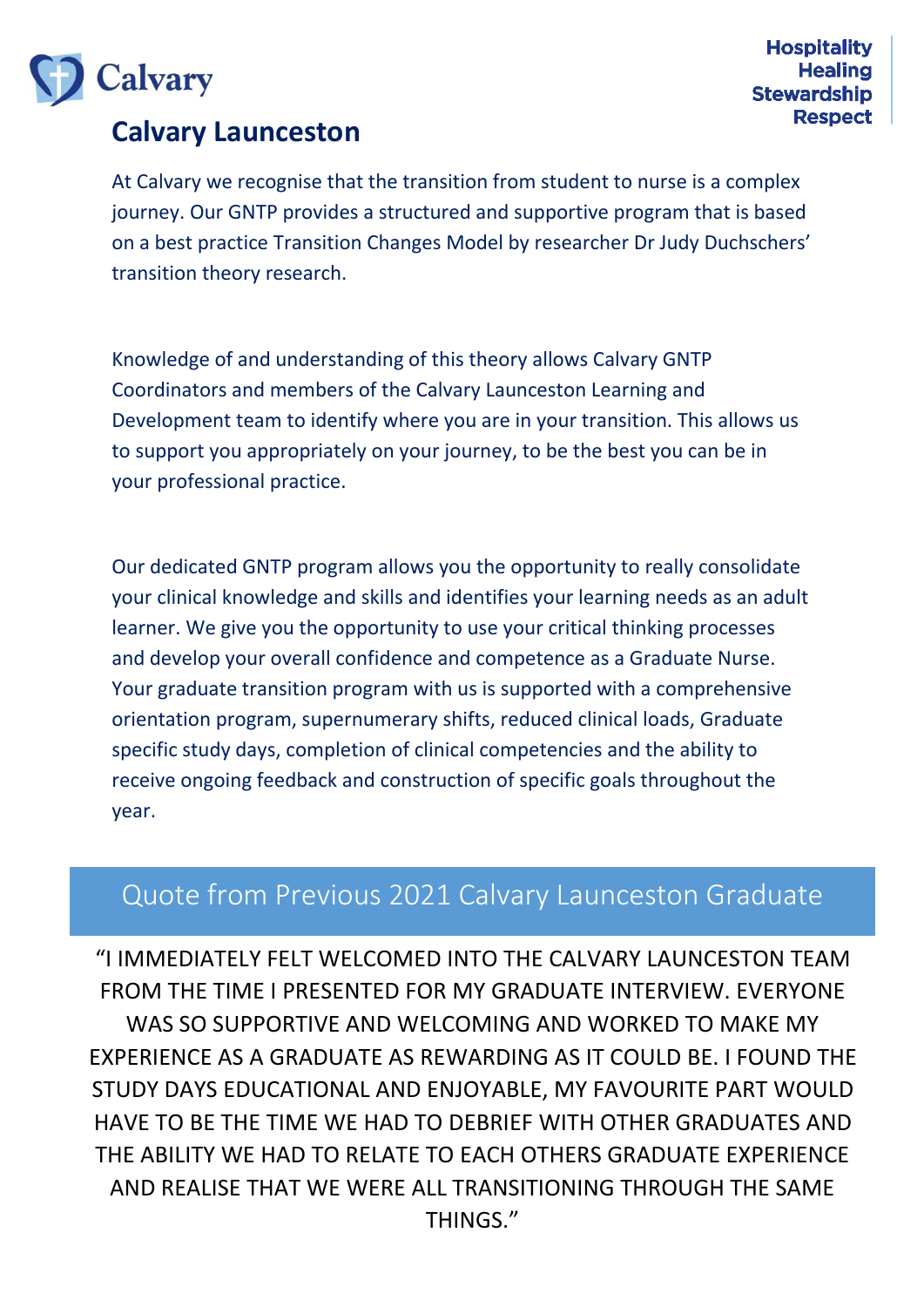# **Preparing for Application**

Calvary Launceston requires all applications for the 2023 GNTP to be submitted **online** via Calvary People Platform or Seek.com

*Please note: Calvary Launceston and Calvary Hobart run separate GNTP programs and therefore have separate applications processes*

# **Eligibility Criteria**

#### **To be eligible for the Calvary Launceston 2023 GNTP you must:**

- Be an Australian citizen or hold a Visa that allows ongoing full time employment in Australia
- Intend to complete your Nursing Bachelor Degree that leads to registration with AHPRA to be ready to commence employment in February 2023
- Be able to undertake full time or part-time employment (minimum 64 hours a fortnight) with a 24 hour/ 7 day rotation
- Be willing to embrace the core values of the Little Company of Mary:

Hospitality, Healing, Stewardship and Respect

 Have not worked as a Registered Nurse in any country for more than 3 months full time employment (436 hours)

#### *Please note:*

*The Registration process for AHPRA can take many weeks, even if you have provided the correct documentation. It is advised that you commence your application for registrations as soon as possible. You are eligible to pre-register prior to the completion of your degree but registration will not be complete until your notification that you have passed your course has been received.*

*If you are required to undertake an English Language Test in order to gain registration, please look into this as soon as possible*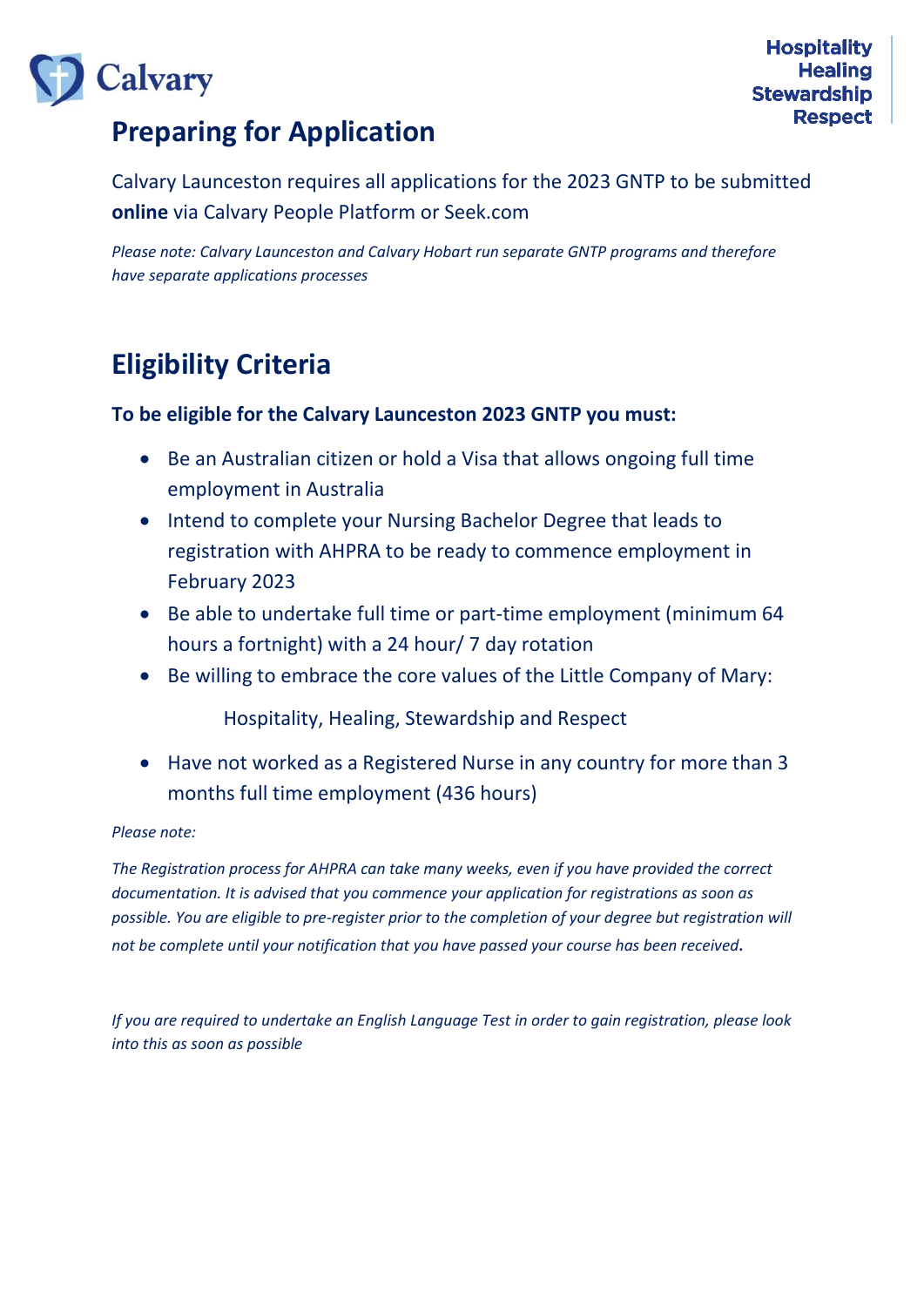

# **Availability to Commence Employment in 2023**

The Calvary Launceston Graduate Nurse Transition Program commences as a staggered start in February/March 2023. It is expected that you will be ready and able to commence at this time. You will have completed your degree and obtained your registration with AHPRA to commence work from the beginning of February.

# **Preparing for Application**

When preparing your application there are some key factors that you need to consider including the recruitment requirements, your employment preferences and ensuring that you address as the sections on the online application

# **Recruitment Requirements**

As part of the Calvary Launceston 2023 GNTP recruitment process you will be required to provide the following:

#### **Two professional referees:**

- One referee must be a clinical supervisor/preceptor (e.g. a senior registered nurse who supervised you during a clinical placement)
- The second referee must be a recent clinical facilitator
- You will be requested to provide the name, title and email contact for both referees during the online application

Please note it is not acceptable to only provide clinical facilitators as the amount of contact that you had with them during placement will be varied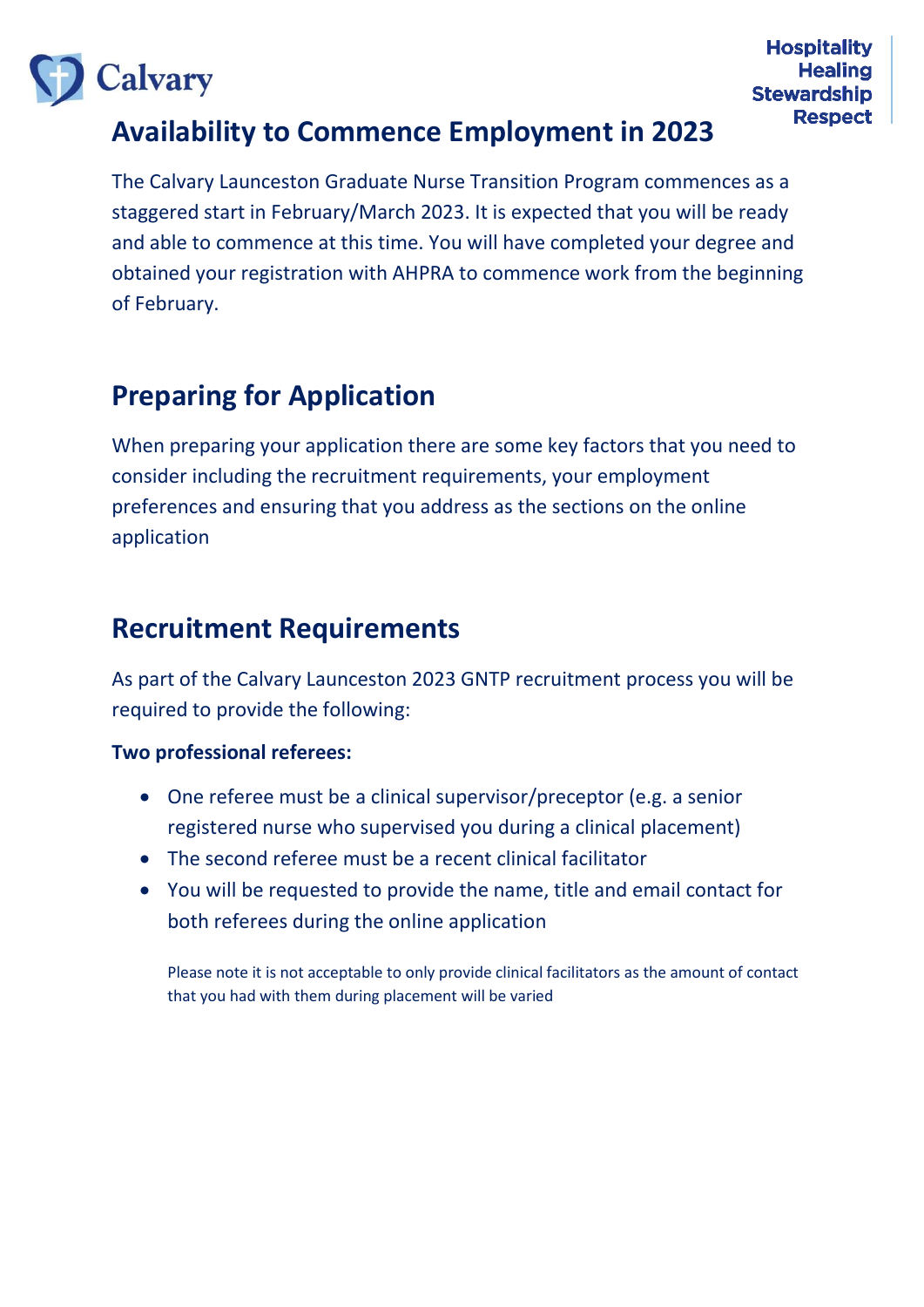- **Cover letter** addressing specified questions
- All pages of your TWO most recent **clinical placement evaluation reports**
- **Education certificate** an interim academic transcript relating to your nursing studies
- If you have a working Visa- details of this will need to be submitted with your application
- **Resume**; including with this document
	- **Employment history** to date
	- **Clinical placement history** to date and future placements if known

# **Key Points in Application**

- Please ensure all information requested is provided. Applications that fail to provide all requested information will not be considered. It is a good idea to have someone check over your application before submitting to ensure that you have included all necessary information
- Please ensure that all contact details are correct. Interview offers are sent via email so please ensure this is correct and checked regularly
- Make your cover letter stand out- answer the specified questions but ensure that you are specific and take the opportunity to let us know why you deserve a Calvary Launceston GNTP position
- Provide details but be succinct- one page for a cover letter is adequate
- Link our mission and values to your work
- Most importantly at Calvary grades aren't everything, there are many other personal and professional qualities that we take into consideration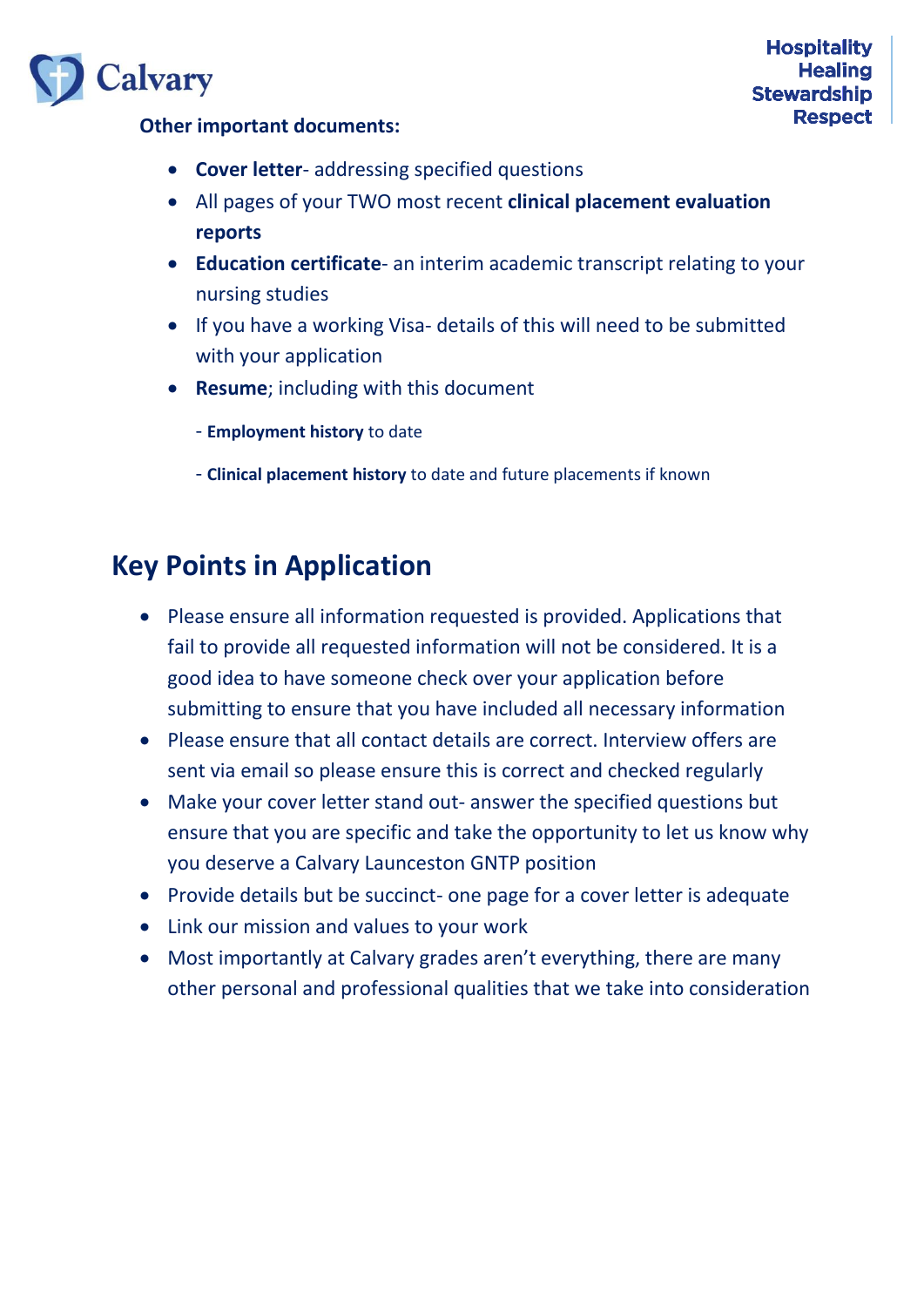

# **Clinical Preferences**

- You will be asked to rate our offered clinical placements in order of preference
- We do make every effort to align our placement offers to your preferences however, as pointed out, graduate positions are in high demand and for this reason we encourage you to keep your options open and not become too intent on working in one specific area, as your preferred option may not always be available
- It is common that new graduates come in with a particular specialty in mind but throughout their graduate year and rotations, they find that another area is of more interest to them than they expected

# **Cover Letter**

At Calvary we consider all applications carefully and a well-constructed cover letter can give us the added insight we need to help see how you would be the best fit for Calvary Launceston. We understand that cover letters can be difficult to construct and therefore have developed questions to guide you through this process.

We have designed three specific questions that we request be discussed in a one page cover letter to help us better understand who you are and why you want to be a part of the 2023 Calvary Launceston GNTP.

- 1. Why do you want to participate in the Calvary Launceston OnePlus Graduate Nurse Transition Program?
- 2. What do you hope to have achieved at the end of the Calvary Launceston GNTP?
- 3. What can you bring to the role as a Graduate Nurse at Calvary Launceston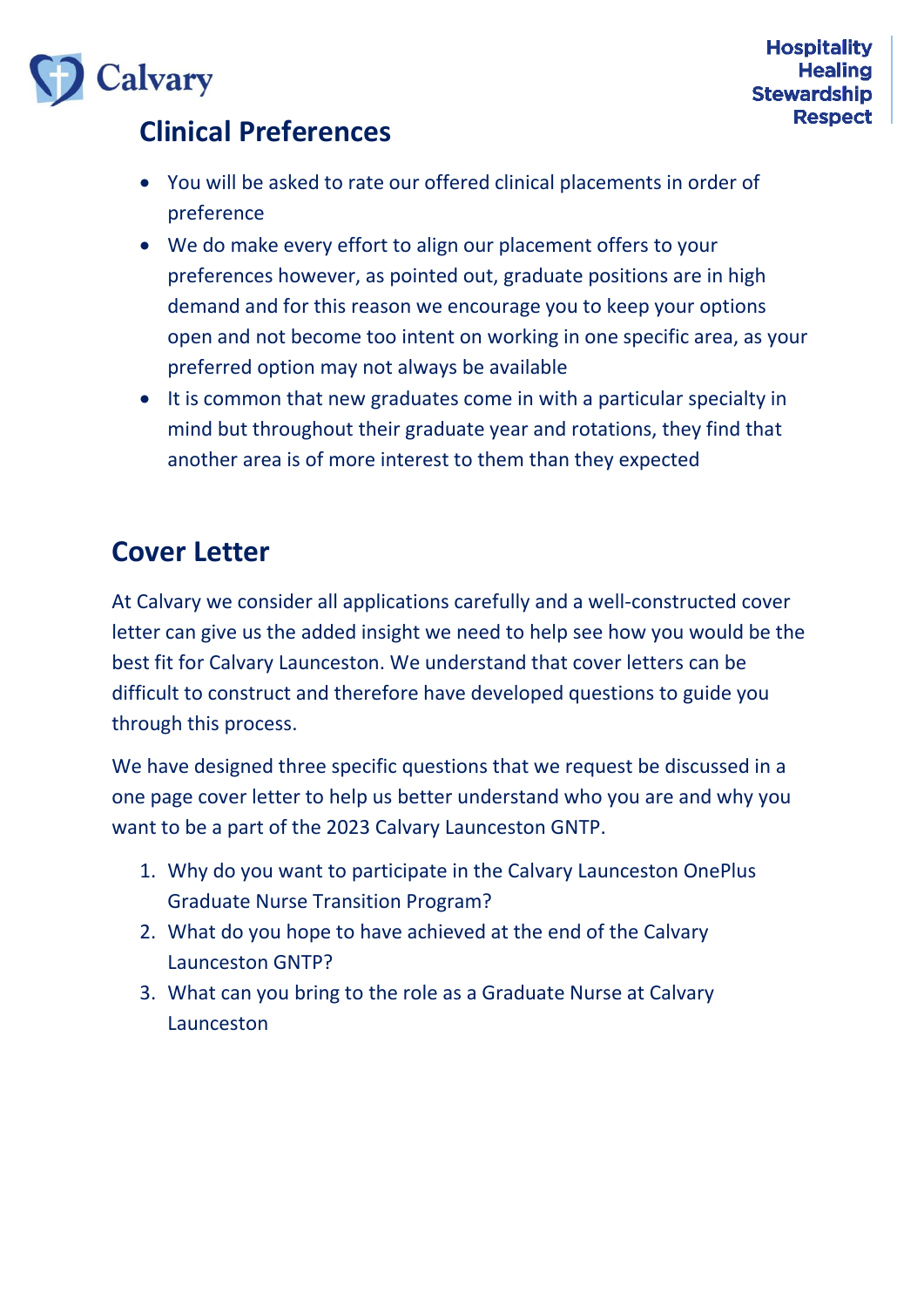

# **Selection Criteria**

A key part of your application will require you to address some Selection Criteria questions. This will allow us to gain some further insight into who you are personally and professionally as well as giving you the opportunity to demonstrate the clinical knowledge you have gained throughout your student placements.

Where appropriate in the selection criteria questions please respond with a one paragraph answer and when relevant relate your answer to an experience during a recent clinical placement. Multiple Selection Criteria questions will ask for you to demonstrate your knowledge surrounding patient care and assessment.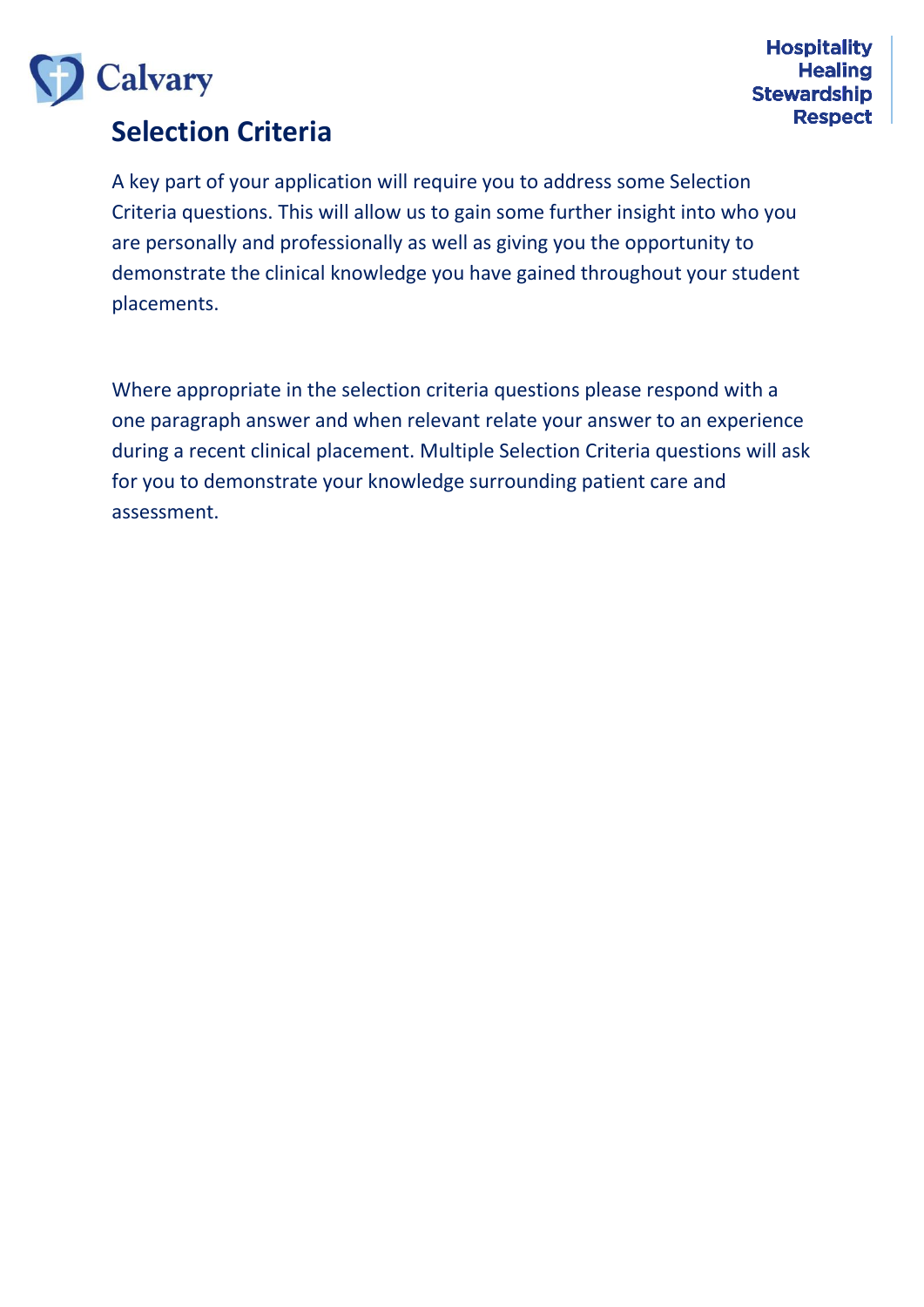

### **Interviews**

Applicants that are selected for an interview will be contacted by email in September 2022. Interviews will be held during late September and October 2022. Please check your emails regularly so that you can respond to your interview within an appropriate timeframe. If you do not respond to the interview invite within 5 business days your application will be withdrawn from further consideration.

At Calvary Launceston we conduct face to face individual interviews with two or three Calvary staff members on the interview panel. The interview panel typically consists of the Graduate Program Coordinator plus a Clinical Nurse Manager, a Learning and Development Educator or a senior staff member.

During the interview you will be asked a variety of questions. We will be wanting to learn more about you and your personal and professional goals as well as what you can bring to the team at Calvary Launceston. There will be questions and scenarios to help us identify your clinical knowledge and abilities. This interview is your opportunity to sell yourself, however we are aware that interviews can be daunting and that you may be nervous and this is taken into account. We do recommend that you take the time to prepare for your interview to make yourself feel more at ease. Some useful tips include:

- Allow yourself plenty of time to get to the interview to ensure that you arrive on time
- Follow the instructions provided on the interview invite and make contact with the person listed in the email if you need any clarification on the instructions
- Make sure that you are able to draw on your experiences from placement as a student. For example, reflect on a time when you were able to demonstrate good communication skills or a time when you identified and helped manage a deteriorating patient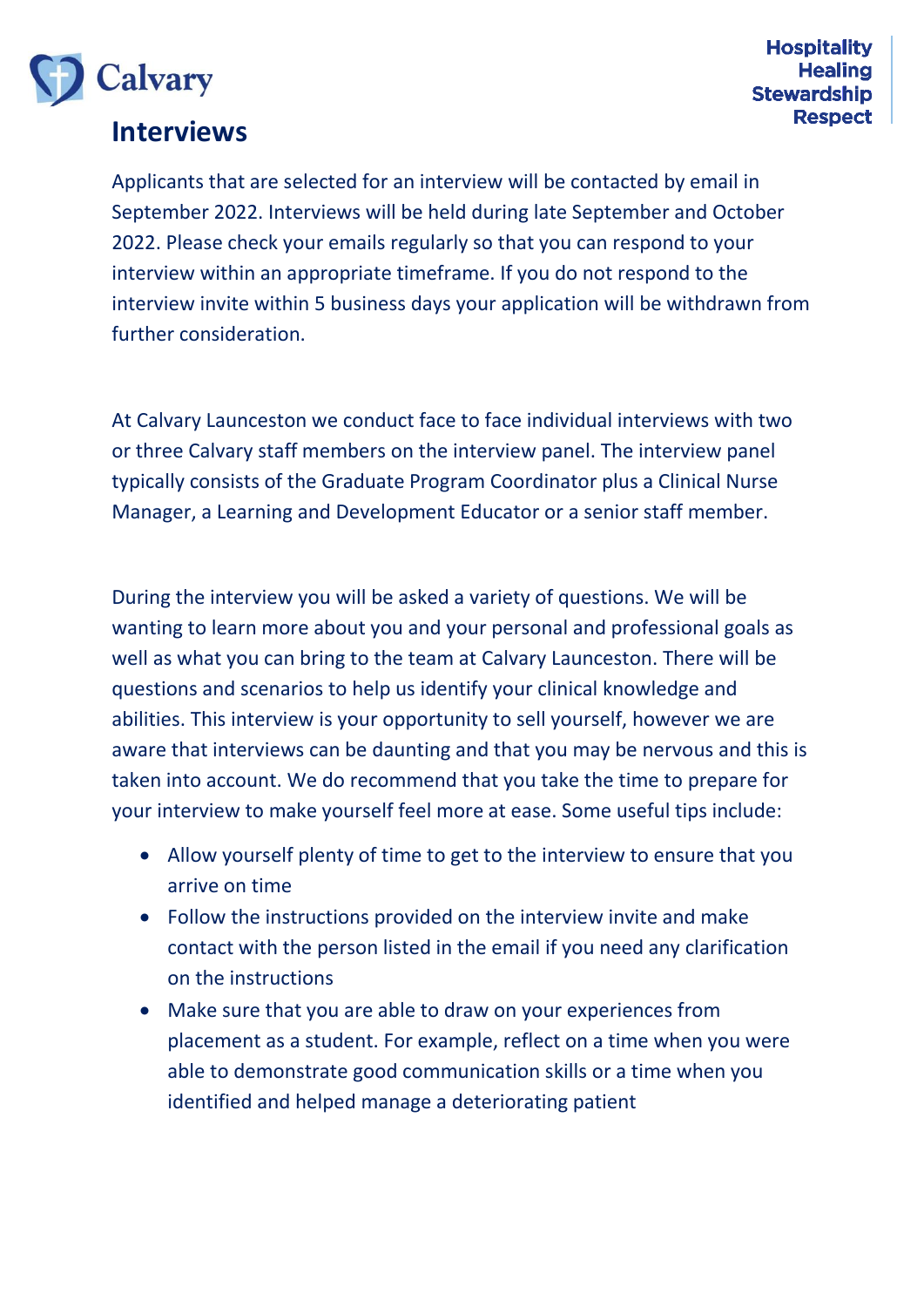- Ensure that you are familiar with Calvary as employer. Demonstrate that you have taken the time to research Calvary HealthCare and its mission and values
- Demonstrate your commitment to the nursing profession and be able to articulate your professional goals
- Practice! Take the time to practice answering questions with families and friends

# **Recruitment Process**

The interview and selection process can range over many weeks. Successful applicants will be contacted by telephone as well as receive an email for confirmation and be offered a position in the Calvary Launceston 2022 GNTP. Successful applicants will be provided 3 business days from the date of offer to accept or decline the offer. Applicants that fail to respond by the requested date will have their offer withdrawn.

Unsuccessful applicants will receive notice of the outcome of their application in November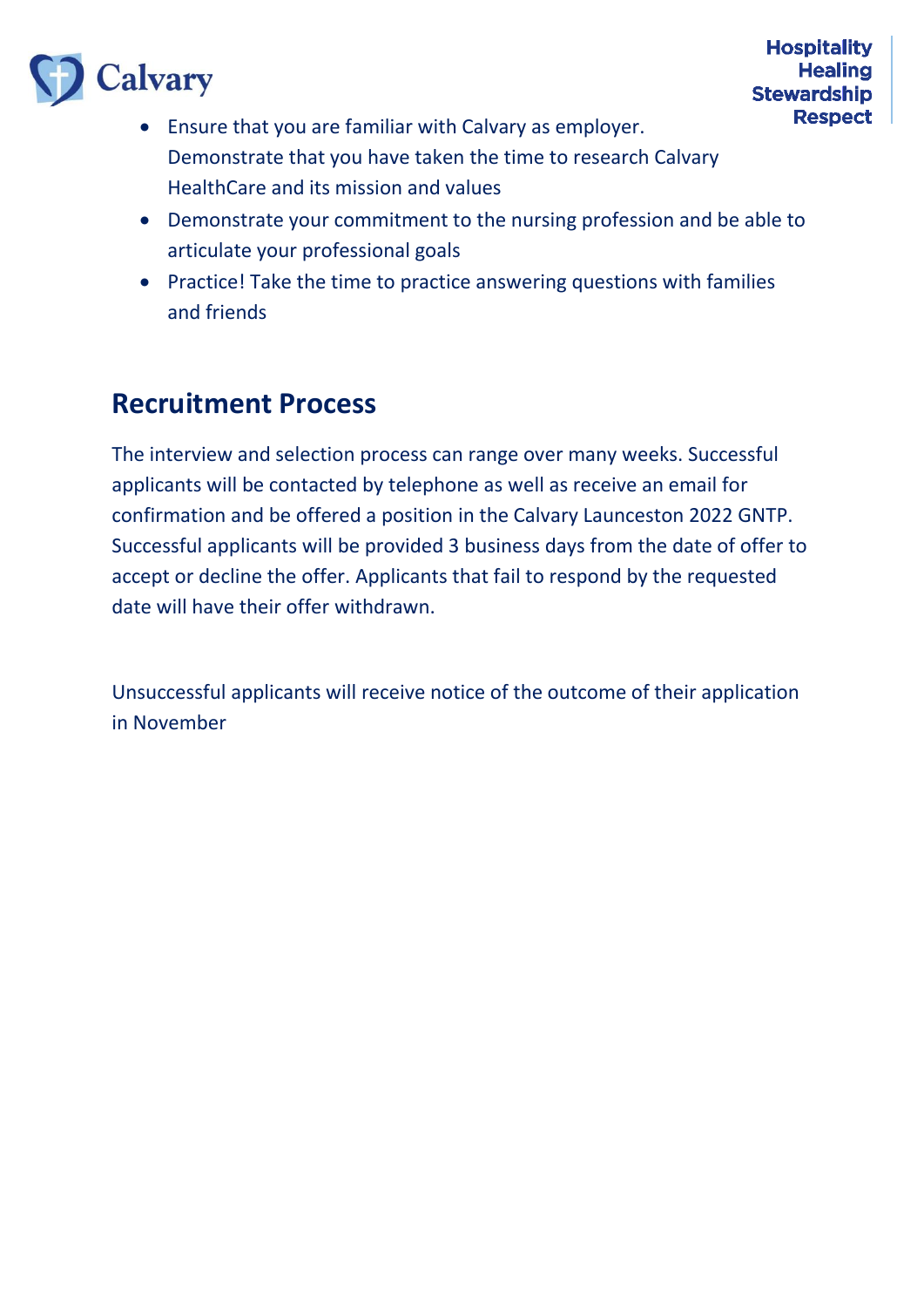

### **Employment Preparation**

You must be registered with the Nursing and Midwifery board of Australia (NMBA) before you commence employment. It is recommended that you commence your application as soon as possible to ensure that you are able to commence your employment in February 2023. If you are unable to obtain registration in the required timeframe, your offer may be withdrawn. If you are having difficulty obtaining registration or experiencing a lengthy delay, please contact the Calvary Launceston Graduate Nurse Program Coordinator to alert them and seek guidance.

Further information about this process can be found on the Australian Health Practitioner Regularity Authority website:

<https://www.ahpra.gov.au/Registration/Graduate-Applications.aspx>

### **Employment Contract**

Prior to being offered a contract you will be required to participate in a preemployment screening process and at the successful completion of these requirements, you will be sent a contract confirming your position.

The contract and further correspondence from the Graduate Nurse Program Coordinator will provide specific details on your start date, site location, terms of employment, pre-employment mandatory training requirements and details on the orientation process. It is important that you read this correspondence carefully and seek clarification should you need it.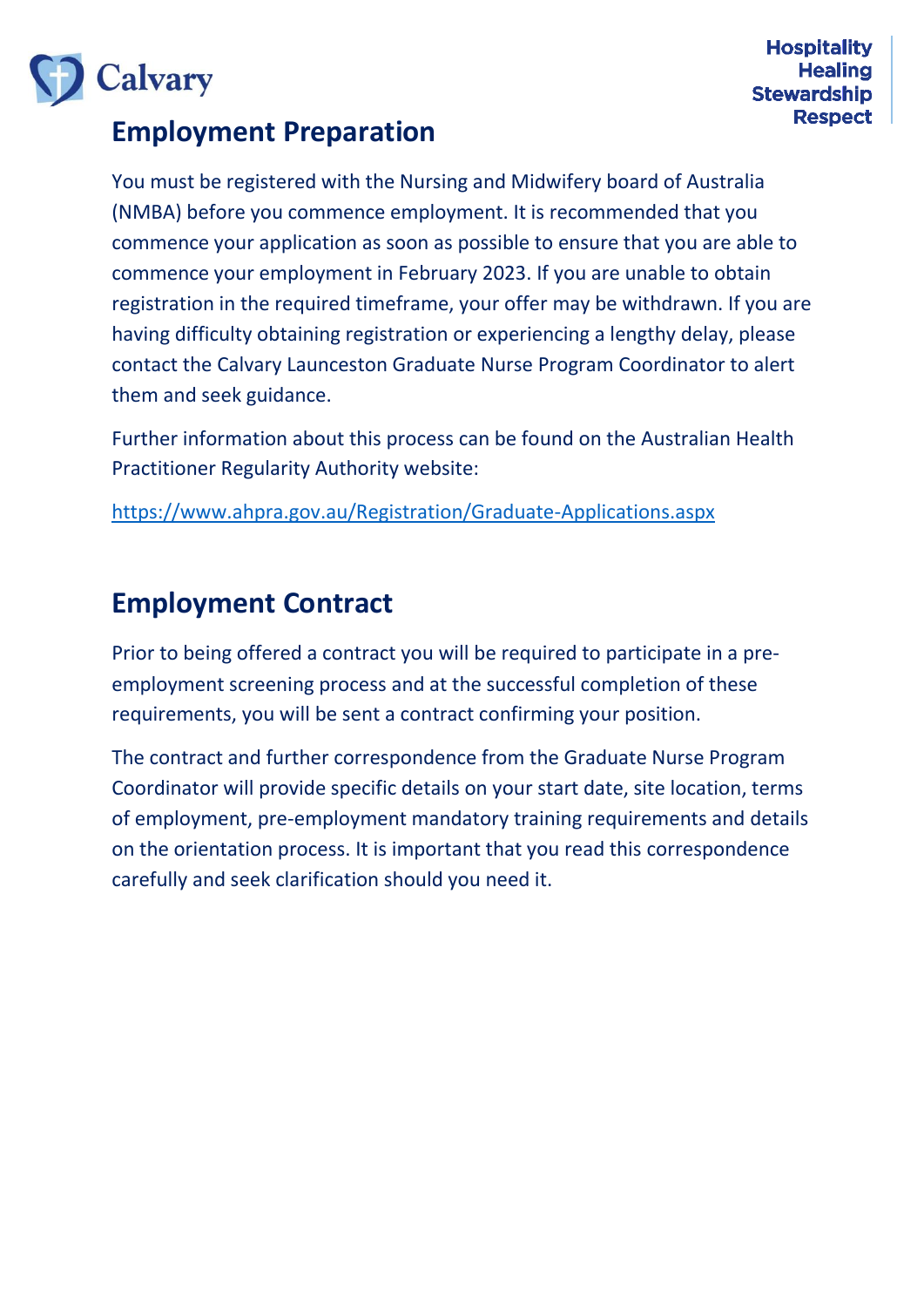

# **Finalisation of Recruitment Process**

The recruitment process is generally finalised by mid-December and we understand that this still leaves a considerable amount of time before you commence your Graduate Program here at Calvary Launceston. For this reason, we invite you to attend a Graduate Welcome Afternoon Tea before the commencement of your Graduate Year. This will give you an opportunity to meet with other graduates in the program as well as the Learning and Development team and to become familiar with the other staff and previous graduates who will be working in your clinical areas. This allows our new graduates to familiarise themselves with key staff members and to feel that they are part of the team before commencing their GNTP.

# **Final Word**

We hope the information provided in this handbook has been helpful and answered your question. Should you require any further information regarding the Calvary Launceston GNTP please have a look at our list of frequently asked questions. If this doesn't answer your question then please contact our Calvary Launceston Graduate Coordinator via email on: [melanie.walker@calvarycare.org.au](mailto:melanie.walker@calvarycare.org.au)

We wish you all the best with the application process and are looking forward to welcoming all our new Graduate Nurses at Calvary Launceston in 2023.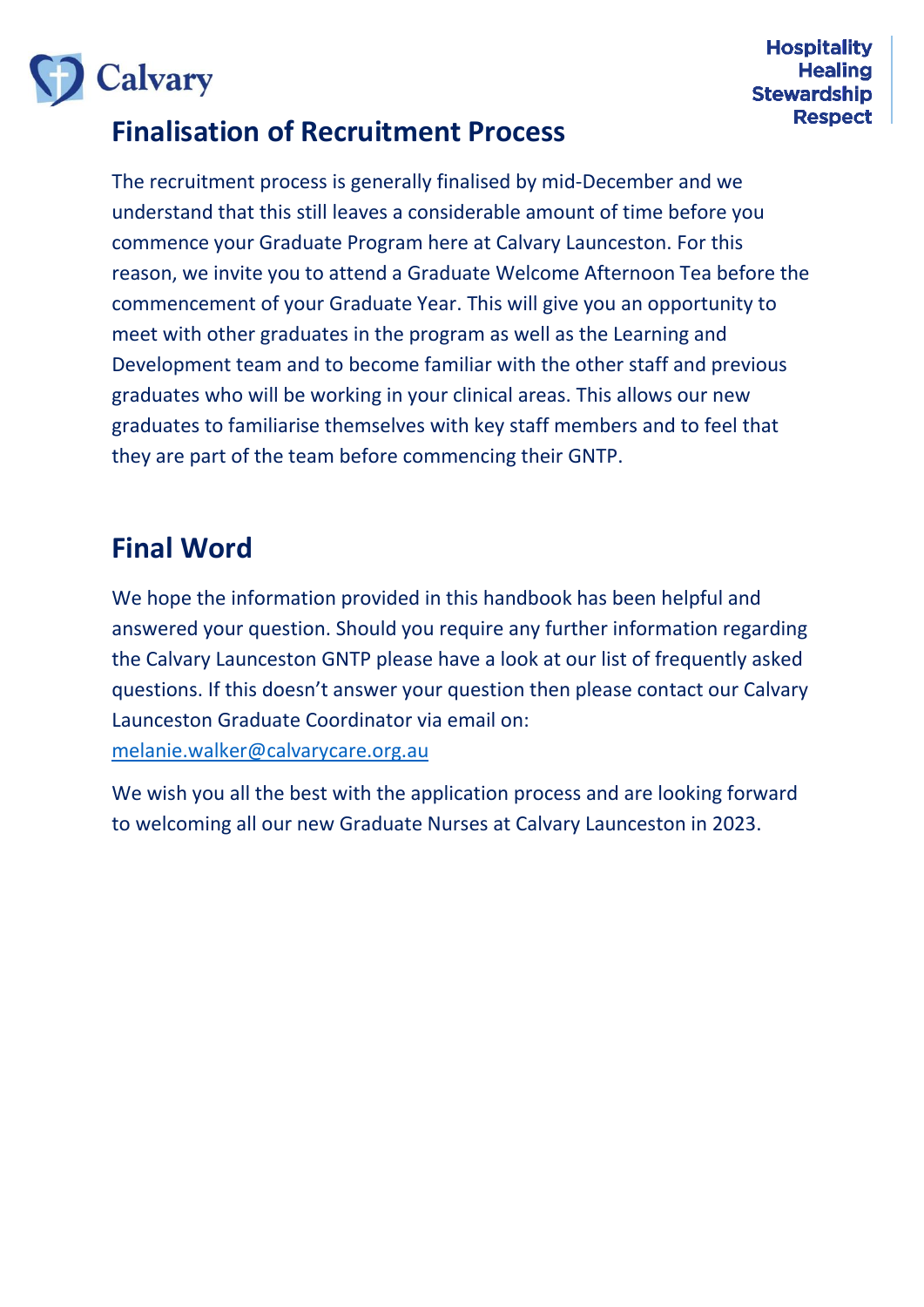

#### **What benefits do Calvary offer?**

Calvary offers a range of benefits to employees including paid paternity leave, wellness programs, training and development opportunities, uniforms and salary packaging. You can view the range of benefits at: <https://www.calvarycare.org.au/careers/benfits/>

#### **Does Calvary offer a permanent position or will it be contract work?**

Calvary Launceston offer a 12 month Graduate contract with the hope that our graduates will be looking to stay with us at the completion of their graduate year

#### **Do I need to be a Catholic to apply?**

No

#### **Do I need to have completed a clinical placement as a student at a Calvary Hospital to apply?**

No

#### **How many Graduate Transition Program positions do Calvary offer?**

Our number of positions varies from year to year and each Calvary site offers different numbers of positions depending on local business activity and workforce planning. On average approximately 11 positions are offered across both campuses at Calvary Launceston.

#### **How many intakes of graduate positions does Calvary have?**

This differs across Calvary sites. Calvary Launceston typically take one intake in February/March. A mid-year intake is dependent on workforce planning.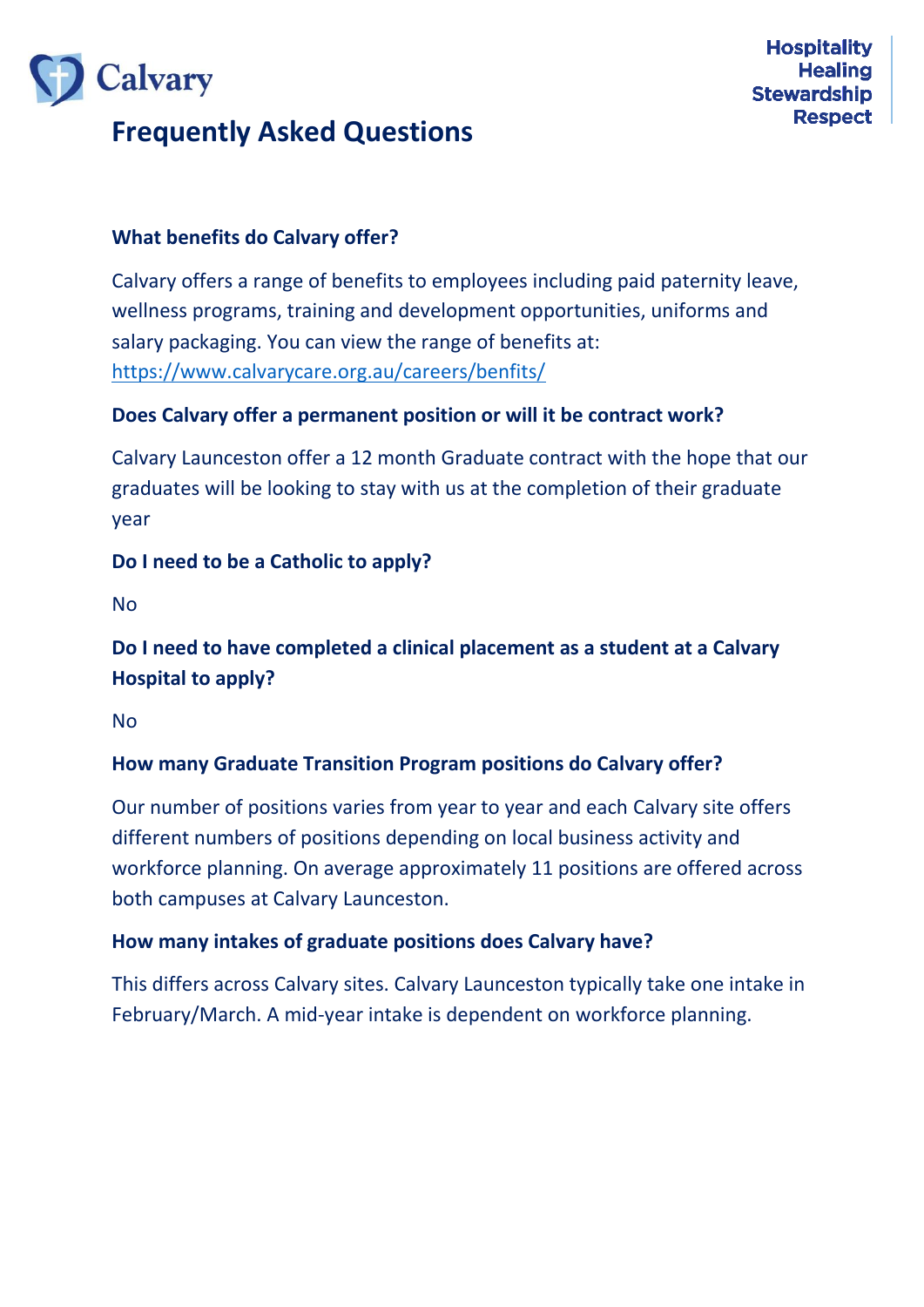At Calvary Launceston we typically offer two six month ward rotations. We also have 12 month positions in specialty areas such as theatre. During theatre rotations the graduate has the opportunity to rotate between recovery, anaesthetics and scrub/scout.

#### **What are the retention rates for the GNTPs working at Calvary?**

At Calvary Launceston our current retention rate is >90%

#### **How many hours will I be working?**

Our contracts for the GNTP at Calvary Launceston are a 0.8 FTE (32 hours a week).

#### **How much will I be paid?**

Staff are paid in accordance to the current CHCT Enterprise Agreement.

#### **Will I be required to work night shift as a graduate?**

Yes. Night shift is allowed to be worked as a graduate. However at Calvary Launceston we recommend that new graduates don't work nights shift for the first nine months of their graduate year. On some wards, managers don't allocate night shift until Graduates have completed their Graduate year.

#### **How many patients will I be responsible for?**

You will be given a patient load gradually and according to your skill mix and competency levels. We don't define an exact number as we recognise that individuals progress at varying rates.

#### **How supported are new Graduates on the ward?**

In addition to highly supportive colleagues and preceptors, we also have a dedicated Graduate Nurse Program Coordinator who will be available to support you throughout your transition.

#### **Do you offer any peri-operative placements?**

Yes. Peri-operative placements are available at St Vincent's and St Luke's Campuses at Calvary Launceston.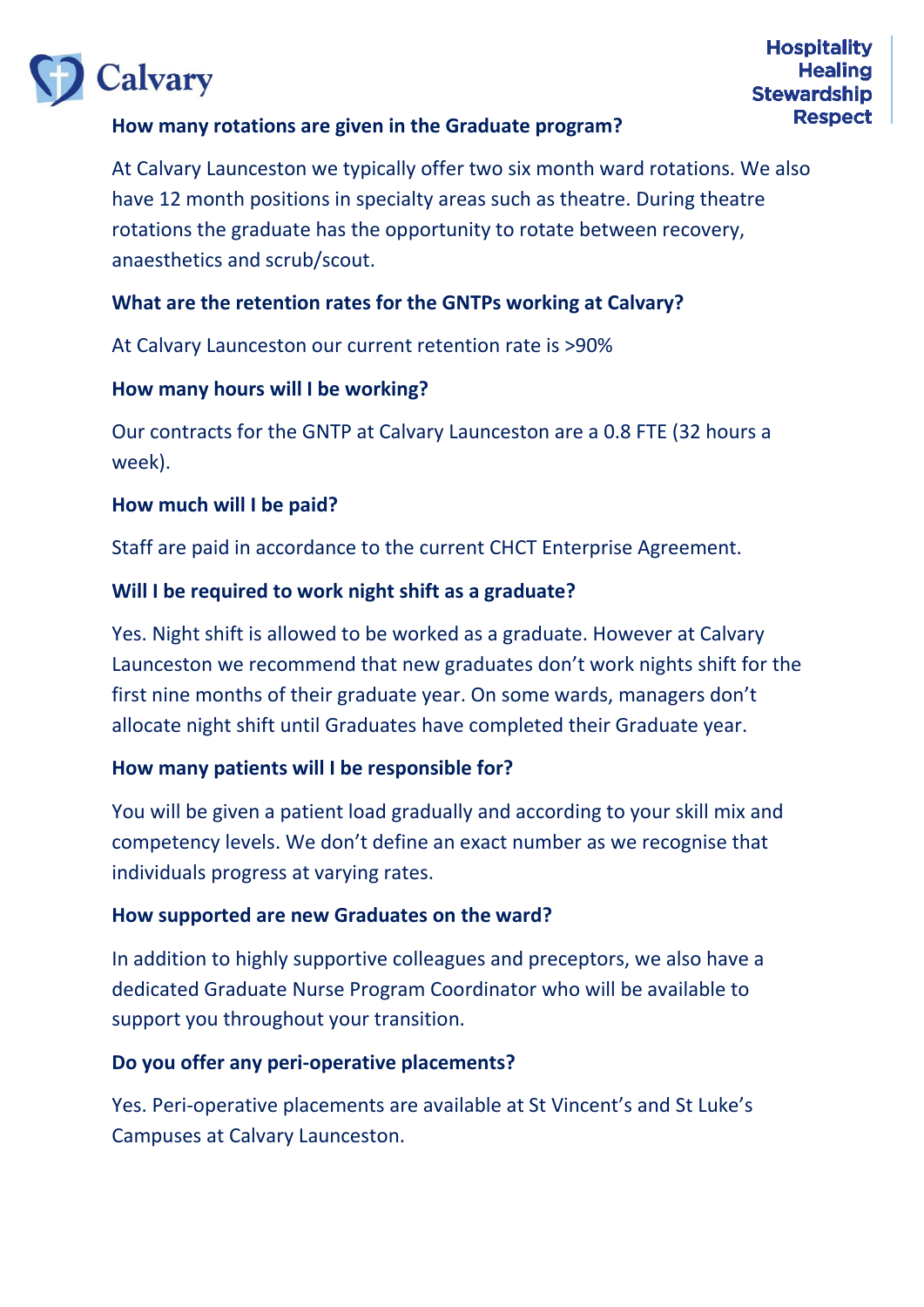#### **Will there be any study days?**

Yes. As well as a comprehensive orientation program, Calvary Launceston provides six full day, Graduate specific paid study days. These study days are scheduled regularly throughout the Graduate year.

#### **What references will I need to provide?**

You must provide two references with your application. One must be a senior staff member that you have worked with during a recent clinical placement. The other must be a clinical facilitator from a recent clinical placement.

#### **How does the interview process work?**

At Calvary Launceston we conduct individual face to face interview. You will be asked a series of questions during this time to enable us to learn more about you, your knowledge, clinical skills and your professional goals.

#### **Do I need to submit all pages from my two most recent clinical placement experience assessments?**

Yes. You are required to submit your two most recent clinical placement documents in full.

#### **Does my Grade Point Average (GPA) matter?**

At Calvary Launceston we request your academic transcript and we do review your GPA. We take this as well as many other factors (such as personal and professional qualities) into consideration.

#### **Do my documents that I'm uploading need to be certified by a Justice of the Peace?**

No.

#### **Will I be able to seek feedback on my interview?**

Yes, we welcome you to contact us to seek feedback.

#### **Do I need to commit to my offer for a GNTP position straight away?**

We provide you with up to three business days to consider your decision before accepting the offer.